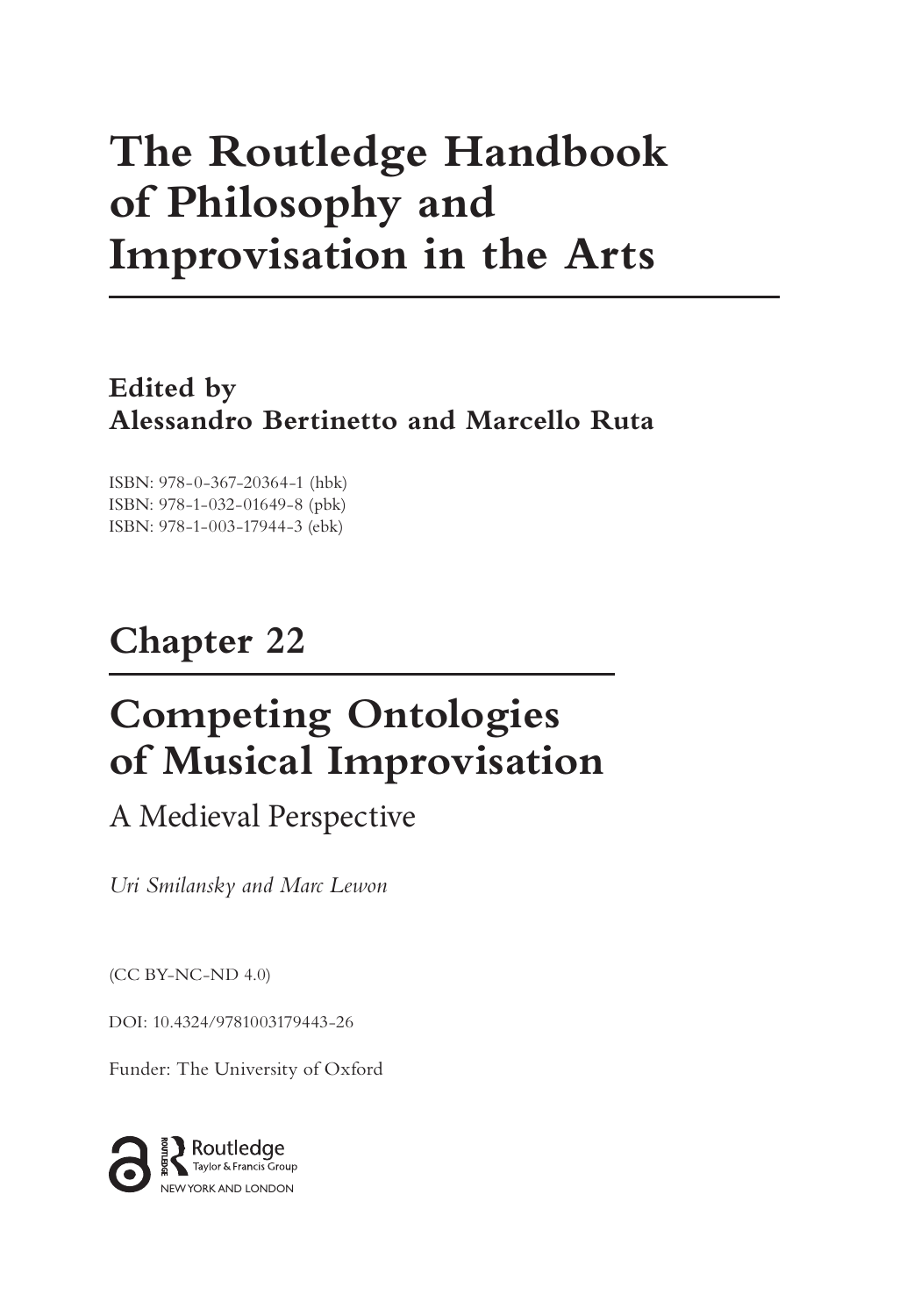# <span id="page-1-0"></span>COMPETING ONTOLOGIES OF MUSICAL IMPROVISATION

# A Medieval Perspective

# *Uri Smilansky*[1](#page-11-0)  *and Marc Lewon*

The idea of improvisation, broadly defined, has been integral to our imagination of the medieval musical past. It can be related to many elements of production: to the act of un-notated creation; to the manipulation and amplification of notated materials; to our observance of rigid rules and formulae; or to spontaneous freedom. Whichever we chose, we seem happy to apportion improvisatory discourse more room within the Middle Ages than we do in nearly any other period. At least in part, this is maybe with good reason. After all, many studies have highlighted the importance of orality and memory to medieval culture, even when dealing with written materials. Within the musical sphere, improvisation advice and collections of "exempla" span the entire period: from the very earliest references to liturgical polyphony in the 9th century, to virtuosic instrumental performance in the 15th. Furthermore, some scholars have highlighted the importance of orally circulating melodic material, shared by a community of performers and listeners to style development, be that chant in monastic environments or refrains in courtly circles. Others go so far as to say that audiences may often have been unable to distinguish between the execution of improvised and notated music, challenging modern assumptions about the separation of the two activities. Of course, the fact that uncountable musical sources did not survive, and that those that did lack numerous parameters that we consider essential elements of musical notation, does not improve matters[.2](#page-11-0) Indeed, this provided a space for retrospective interpretative and performative inputs that have more to do with the preoccupations of the time in which they are undertaken than with the point of origin of the materials studied or performed.

In what follows, we would like to pick up on the improvisatory stance as a social construct, as an ontology. We will, therefore, briefly outline the friction between, on the one hand, the experiences of current practitioners and audiences of medieval music and, on the other, those of their original counterparts. We begin with an overview of surviving evidence relating to improvisatory practices in the Middle Ages. This will be compared with the characterization of medieval musical improvisation within modern education and practice, and how these efforts interact with audience expectations and musical culture more widely. Throughout this process, questions will arise as to what it is we mean when we discuss improvisation. A parallel discussion considers improvisation from the societal point of view, as a point of engagement between performer and audience. Here we discuss the social value placed on improvisation rather than on the technical details of its execution. This structure will enable us to investigate how historical inquiry and current discourse around improvisation can constructively interact and identify where our vocabulary should be refined to better describe changing phenomena. We will come to suggest the usefulness of history in reminding us of the non-universality of our ontologies and how this in turn may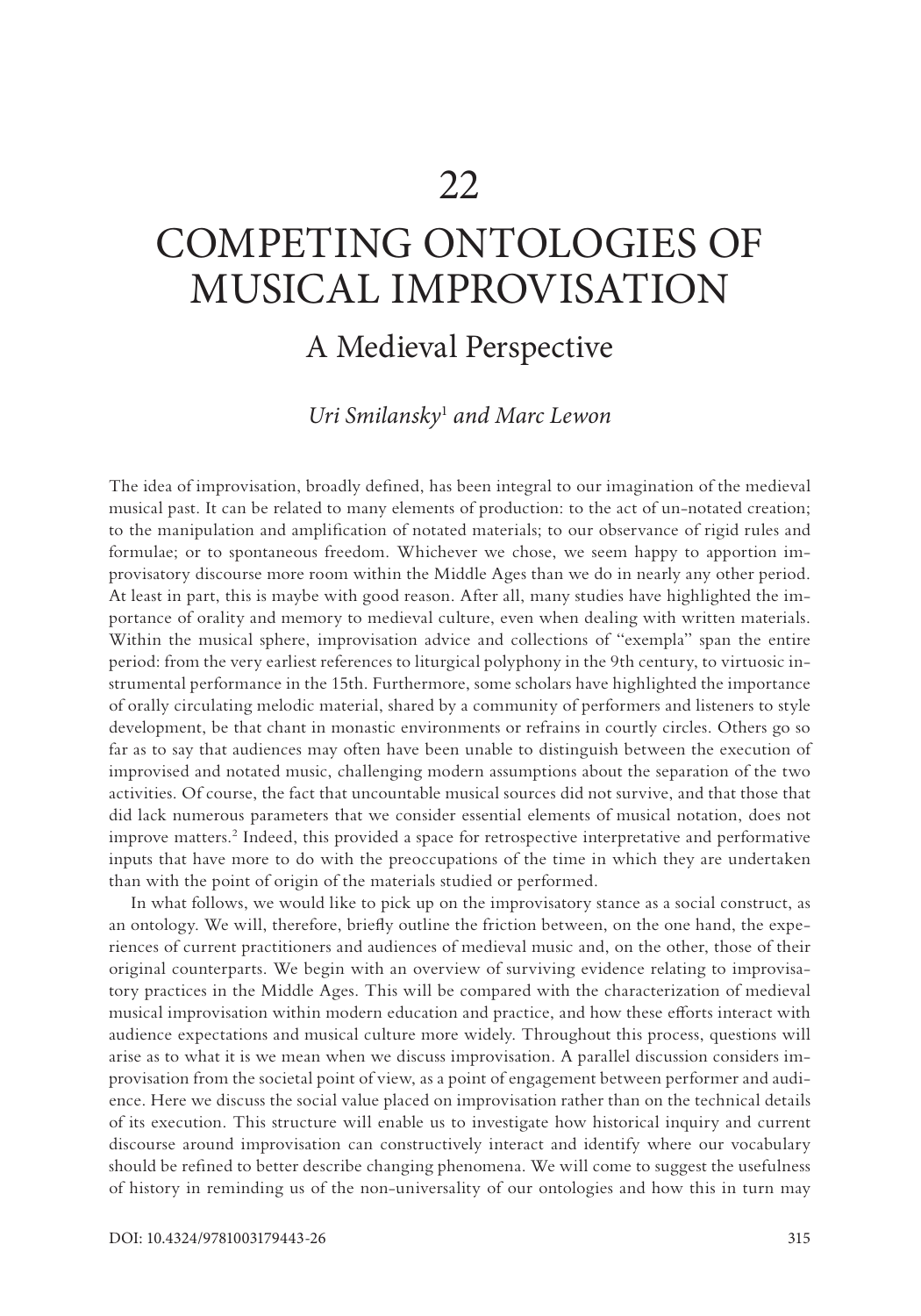<span id="page-2-0"></span>affect a wide range of our current musical and improvisatory activities: from how we educate to how we measure, from how we analyze to how we perform.<sup>3</sup>

## **Historical Overview I: The Improvising Performer**

Let us begin with a brief overview of what we know. Before going into details, however, some qualifiers must pre-empt the discussion. The term "medieval" is inherently non-specific and non-musical. It was not constructed to inform analysts of any unifying intellectual, aesthetic, linguistic, technological, or practical characteristic, and it is singularly unsuccessful in terms of musical periodization. On all these fronts, medieval culture is as heterogeneous as any other randomly selected 1000-year span of world history. Thus, the tag "medieval improvisation" is intrinsically uninformative in comparison to others that are more clearly grounded within discernible temporal and geo-political boundaries, or that consider explicitly sonic and stylistic qualifiers. While "Jazz improvisation," for example, is also a complex construct that underwent multiple transformations and elaborations of practice, as a tag, it allows an audience wanting to enjoy an evening's musical entertainment to form relatively specific and reasonable expectations.

When approaching the issue from the historical point of view, the outlook is by no means better. Here, we are inevitably bound by having to deal with what materially survives from the past – but writing in the Middle Ages was never neutral. For example, during the early Middle Ages the Church had a near monopoly over writing. This resulted in the suppression of pagan and pre-Christian notations and, more widely, of musical repertoires in which the Church was either not interested or of which it disapproved. This, of course, does not mean other music did not exist, only that it was not recorded and does not survive. But orality is a mechanism that neither necessitates nor rules out improvisation, or, to put it differently, a lack of notation does not automatically qualify the performed repertoire as improvisatory (Reichl 2012). The question that remains is: how does one discuss improvisation in an oral culture? Or more widely: how can we incorporate lost materials into our intellectual model of musical technique and practice? Similar "black-spots" persist also in the High and Late Middle Ages when musical notation had become established and subtle. Indeed, they persist throughout history to this day. Furthermore, the decision to notate may have little to do with practice. Luxurious books with musical notation were often intended not for performance but for presentation. Alden, for example, shows not only how the visual elements of such sources attracted more attention to the notes themselves, but also to the social expediency of being seen to be looking at them (Alden 2007). The greater the value and the better the quality of the material artifact, the less likely performers were given access to it. Even personal manuscripts were often more an assertion of intellectual proficiency and cultural exposure than tools for practice: they projected their owners' ability to read and write music (regardless of whether they really could), as well as their taste and repertoire knowledge.<sup>4</sup> As a result, any patterns emerging from our necessary reliance on surviving materials offers, at best, only a distorted mirror through which we can look at the past. Dealing with the ephemeral practice of improvisation markedly increases this danger. We must accept that our outcomes are skewed by the origins of the available materials and their position along the seam between written and unwritten production. Each artifact is the result of a specific cultural and intellectual milieu in which notation was important, and its creation often involved personal, localized agendas. Neither individual artifact nor their entire corpus was ever intended to present a complete picture of wider practice.

Our historical survey begins in the 9th century with the *Musica enchiriadis* treatise, which – like the vast majority of the specific evidence we possess – relates uniquely to religious music-making. No parallel transmission of writings about secular improvisation survives. Likely a product of the Carolingian Renaissance, this is the first medieval music treatise to address an aspect of chant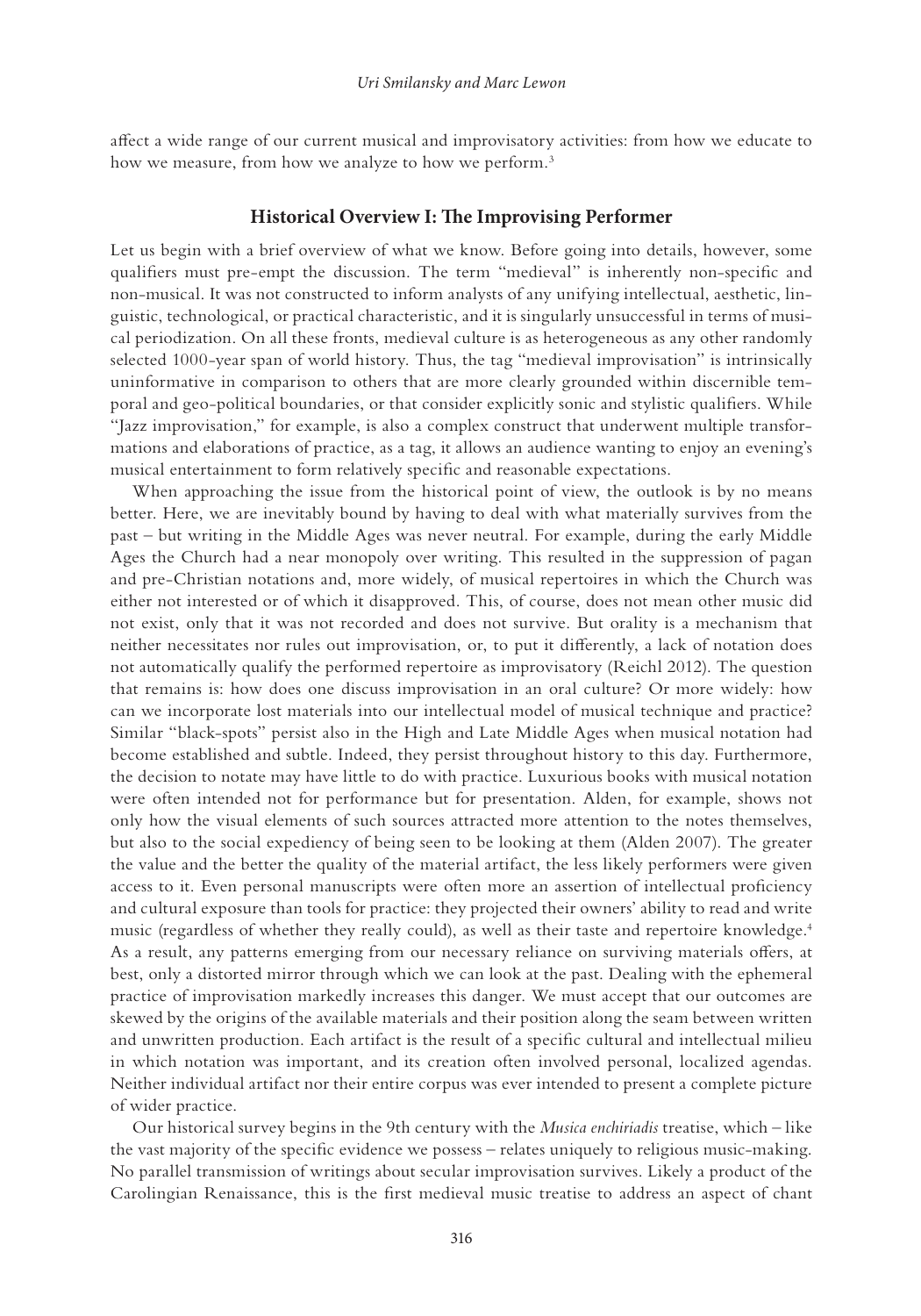performance that does not only relate to a memorized repertoire, but includes an unwritten practice of extemporizing an accompanying voice to a pre-given melody (Erickson 1995). This practice is labeled *diaphony* or *organum* and was used to augment and beautify the monophonic chant for solemn occasions. Although this constitutes the earliest evidence of polyphonic singing in Europe, it is not treated as an innovation but as an already established practice. The *Musica enchiriadis* describes the possibility of doubling any melody at the fifth and octave, but its real focus is on the interval of the fourth, which requires a set of rules to avoid the undesired augmented fourth dissonance. In doing so, these rules create a simple two-voice texture that does not rely on parallel motion alone but includes oblique melodic movements, ultimately leading to a greater independence between the voices. However, when applied strictly, the set of rules results in a very limited number of possible solutions. This enables a group of learned insiders to perform *organum* spontaneously to any known melody. Even though the *Musica enchiriadis* introduces the first notational system of the Middle Ages that allowed to record precise pitches, its use was confined to this treatise and employed only to illustrate its teachings with notated examples, not to record a repertoire. This means that the *Musica enchiriadis*' method for extemporizing organum was developed, used, and taught within an entirely oral musical culture, without recourse or reliance on notation. This orality, and the real-time generation of previously non-existent voices, do not mask the mechanical and communal characteristics of the activity. Improvisation, in this case, was not geared towards individualism, creativity, or self-expression. After all, the treatise, and many of those that followed, hailed from a monastic, non-professional context, and many such works were geared towards the education of children.

Such a specification is found in Guido of Arezzo's early 11th-century treatise, the *Micrologus*, which (along with other writings of his) revolutionized music teaching and introduced a new method of notating pitch using clefs and staff lines. In this treatise, he also describes a method by which "anything that is spoken can be made into music" (Babb 1978: 74). By assigning certain pitch levels to certain vowels, his method allows for the semi-mechanical composition of a melody to any given text. Although a version of this method could probably have been used by a trained singer to "improvise," Guido does not explicitly suggest this and it is not reported anywhere else. His revision of the *Musica enchiriadis*' rules for improvising polyphony, on the other hand, had lasting repercussions: according to his own words, his refined rules – which sorted intervals hierarchically and sustained the original melody's modal integrity – made the *organum* "smooth." Finally, Guido introduced his principle of the *occursus*, which essentially marks the beginning of the polyphonic cadence and remained a defining element of polyphonic practice from this point onwards. Guido's rules made *organum* more flexible, yet it could still be extemporized by a practiced group of singers. Nevertheless, as these new rules started to allow for different solutions and were neither comprehensive nor all-encompassing, performers needed to either agree upon a particular path for a given piece in advance or follow a common tradition of interpretation. With Guido's rules, the *Musica enchiriadis*' mechanical model of extemporization began to be complemented by a more creative one that required more decision-making and thus a more individualistic approach. Nevertheless, despite the tendency towards even freer models by the end of the 11th century, the older, communal, and mechanical methods continued to be used and elaborated in parallel with more creative ones for centuries to come (Berentsen 2016). Practices of non-mensural polyphony, such as "fifthing" for instance, would remain a part of the musical life until well into the 15th century and can be traced in certain sacred as well as secular repertoires (Lewon 2020; Strohm 2020). Nor were such techniques confined to conservative, communal practice. A famous, sought-after, and innovative composer such as Guillaume Dufay (1397–1474) wrote numerous chant-settings based on the parallel-motion improvisatory model (by this time using a three-part texture with thirds and sixths called "fauxbourdon"). Indeed, it can be claimed that "mechanical" improvisation practices conceptually comparable to the techniques of early *organum* laid the foundations for later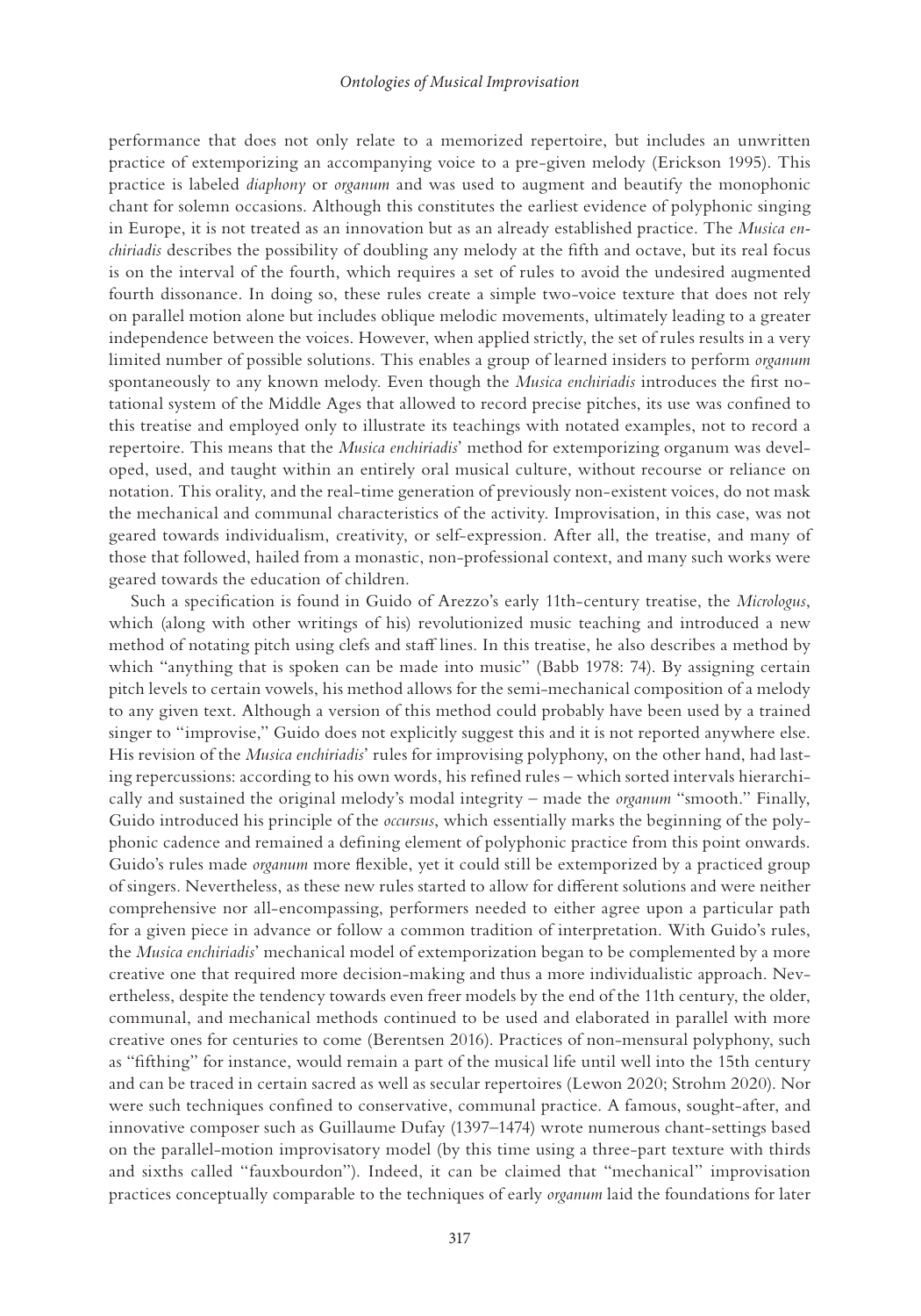functional harmony. For example, Guilielmus Monachus' late 15th-century treatise *De preceptis artis musicae*, expanded earlier models for unembellished note-against-note counterpoint to include three- and four-voice progressions (Park 1993). His rules provided an easy method for creating chordal progressions with triads in root position while avoiding parallels in perfect intervals. His models were not only used for simple group harmonization of chant melodies, but were expanded and ornamented by professional soloists, and adopted and reworked by renowned composers as the basis for complex compositions. The models, like the *organum* rules, therefore allowed for further development in both extemporized and worked-out styles.

Turning back to the 11th century and to Guido: his new and precise musical notation was adopted outside his own writings to record chant repertoires and provided the means with which the polyphony conceived via the *organum* rules could have been recorded. However, surviving written-out organa in this style are confined to one source: dated ca. 1000, the *Winchester Troper* is a collection of plainchant that includes a substantial section of *organa*, and, thus, represents the earliest surviving repertoire of polyphony (Rankin 2007). This situation opens an ontological problem for the modern analyst, which is duplicated in many later repertoires. In order to reconstruct a practice, it is necessary to create a category of "written down improvisations," which is by no means representative of original attitudes. This designation also separates the "improvised" from the "composed," often according to modern notions of quality. Below, we argue that such a differentiation may miss the point both of a practice governed by strict rules (even if considered creative), and of the act of notation. The style of the Winchester corpus is reminiscent of but does not strictly follow Guido's roughly contemporaneous guidelines, showing how flexible the practice had become in a short space of time and when applied by trained singers. Indeed, a deviation from the rules can be seen as a natural result of the transition away from the classroom. Regular, functional application would have gained its own momentum, transforming and liquefying the rules into a living practice.

The creative model of extemporization had already received written, independent justification by the late 11th century, in a group of four short treatises collectively summarized under the label *Ad organum faciendum* (Eggebrecht and Zaminer 1970). The flexibility of the new rules required a move away from group extemporization as a communal effort. Forsaking a note-against-note counterpoint allowed a hitherto unheard-of amount of freedom that required foresight in mapping out a path for the improvised *vox organalis*, which in turn called for professional soloists. The *Ad organum faciendum* treatises discuss extemporization only of the core structure of two-voice improvisation, its scaffolding, so to speak. One of the treatises indicates a practice (called "coloration") of ornamenting this core, which is not governed by the rules. A small, surviving repertoire of "colored" or "florid" *organa* in the *Codex Calixtinus* (ca. 1140) can be linked to the style of these treatises and demonstrates how inventive and resourceful the singers were in creating their *organa* by the mid-12th century, and how little of their actual practice is covered and reflected by the theory treatises. This gap between the teachings of the treatises and the traces of an actual practice is owed to the monastic theoreticians' attempt to describe, rationalize and capture practices for the purpose of education. They necessarily lag behind the developments of real-life musical practice and mirror them only faintly. The rules of the treatises, however, bear witness to an important conceptual leap towards the extemporized *vox organalis*: it was to be considered a seemingly free voice with the external appearance of independence, liberated from the constraints of parallel movement to the chant melody – this being the trademark of all earlier practices. With this new type of *organum*, we can, for the first time, truly speak of "polyphony," and comparisons with improvisatory practices we recognize today become more meaningful.

In the search for remnants of unwritten practices, we necessarily seek out the exceptional sources. The next step in the development of extemporized polyphony, the *Vatican Organum Treatise* (early 13th century), is such an exception (Godt and Rivera 1984). After a short introduction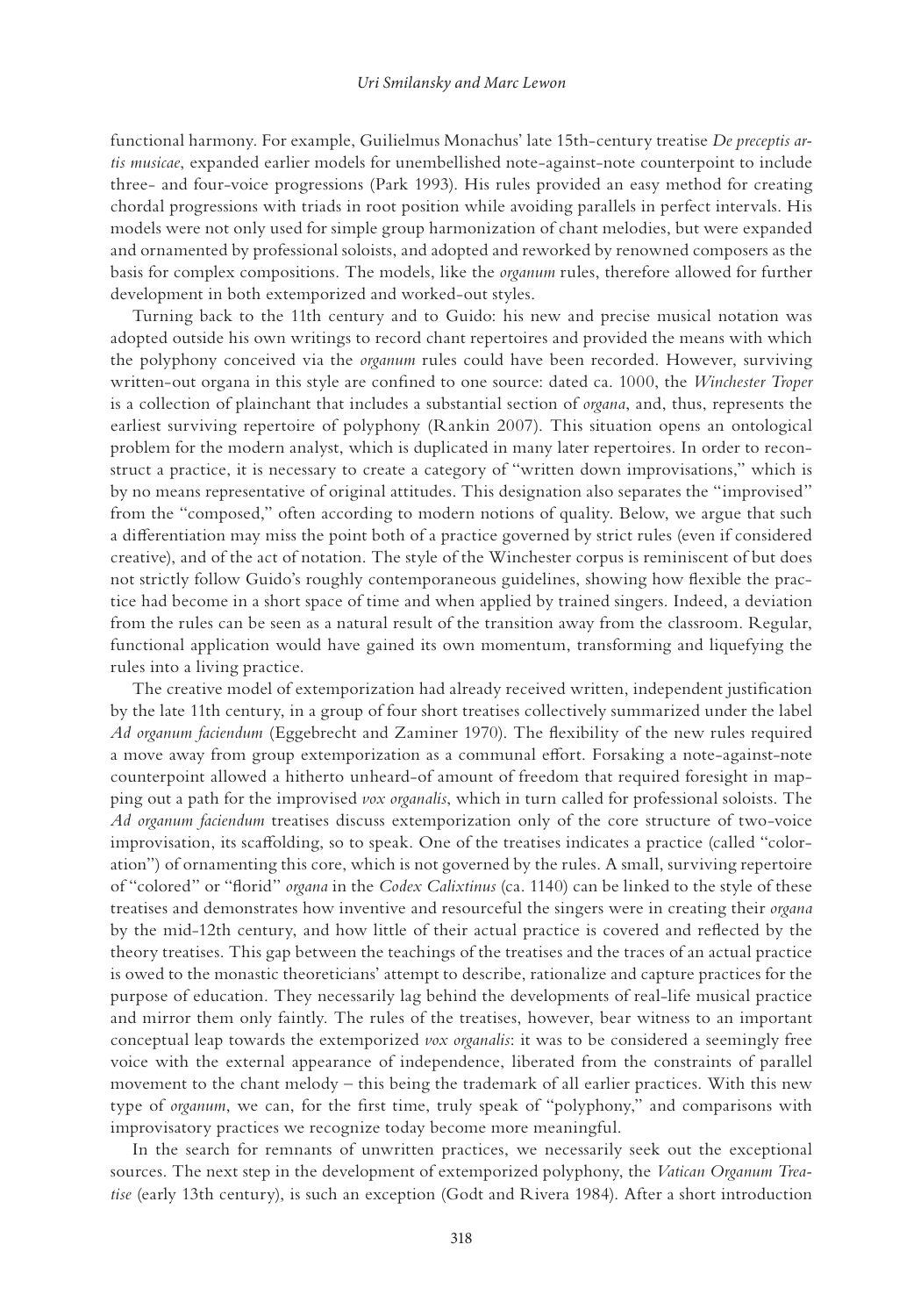#### *Ontologies of Musical Improvisation*

which lays out basic principles, the treatise consists entirely of musical examples. These contain a systematic catalogue of sample two-voice progressions that appear to be intended for memorization and mark a significant change in attitude towards "coloration": the embellishments of the core progressions are now in-built and spelled out in the examples. Apparently, by this time, they had become an essential part of the practice. The treatise is linked to a major notated corpus, that is, the *Notre Dame* school (Immel 2001). Thus, while the florid, professional style of the 12th and 13th centuries is often associated with the rise of the idea of named composers (Léonin and Perotin), the association with this treatise suggests that the notated repertoire was conceived to a large part from an unwritten, extemporized practice. The length and scale of some of the surviving organa attests not only to the high standards of professional singers but also to their feats in memorization as all of this was performed by heart. This emphasis on memory merits further consideration, as it marks a consistent medieval approach to the generation of "free" improvisation, even to the very idea of creativity (Carruthers 2008). Novelty does not arise *ex nihilo*. Instead of relying on inspiration, it consciously uses, reuses, and manipulates materials from a memorized store of previous experiences, both personal and learned from external sources (Busse Berger 2005). In practice, learning to improvise in many later styles uses a not dissimilar technique (see Lara Pearson, this volume). This supports the view that improvisation does not have to be equated with individuality and expressivity. It also questions notions of temporality and the uniqueness of the improvisatory act. A performer with a trained memory could, after all, pre-decide and repeat the contours of performance without annotation. Nevertheless, remembering that theoretical rules were designed for instructing children (Fuller 2013), expert singers would have developed their own bank of examples and personal aesthetic language, transferring the locus of individualism to the area of preparation and learned experience rather than to technique during the momentary act of creation. Another section of the *Vatican Organum Treatise* consists of a collection of monophonic stock-phrases complementing the sample progressions. The presence of such melodic phrases devoid of polyphonic context in a treatise on two-voice polyphony shows the importance given to melodic beauty and consistency in the newly created voice. Though the *Vatican Organum Treatise* bears rare testimony to this phenomenon, it does not stand alone: The *Berkeley Treatise* from the second half of the 14th century concludes its chapter on the principles of two-voice counterpoint with a collection of melodic phrases (here called *verbula*), applicable for ornamenting polyphonic core structures (Ellsworth 1984). Once more, the horizontal melodic line is the center of attention. The most remarkable difference to the monophonic phrases of the *Vatican Organum Treatise* is a refined rhythmical element that governed polyphony by the time of the *Berkeley Treatise,* and which pervades its teachings. Stock-phrases are here sorted according to rhythmic groupings and thus add another layer of intricacy to the singers' art of "descanting."

The art of "coloration" or the ornamentation of a line, whether polyphonic or monophonic, had been an integral part of extemporization since at least the time of the *Ad organum faciendum* treatises. The practical examples of the *Vatican* and *Berkeley* treatises appear to shed some light on this, but statements from other theoreticians qualify any universality we may want to draw from them. Hieronymus de Moravia, for instance, meticulously described the habits of Parisian singers and the ways they performed and ornamented ca. 1300. Nevertheless, he is keen to stress that these practices are not observed by all, and that in some matters all the nations disagree in singing (Weber 2009: 393, 395). Similar separations between French, English, and Italian improvisatory practices are hinted at by Guilielmus Monachus. A different separation is offered by the author of the *Tractatus figurarum*, who, in an attempt to codify the notation of the extremely complex style of the late 14th and early 15th centuries, introduced his work by asserting that "it should not be that theorists cannot notate things that performers execute" (Schreur 1989: 72 f.). That the resulting rhythms were described as not having been replicated until the works of Stravinsky hints at the high level of sophistication of improvisatory practices now lost to us (Apel 1973).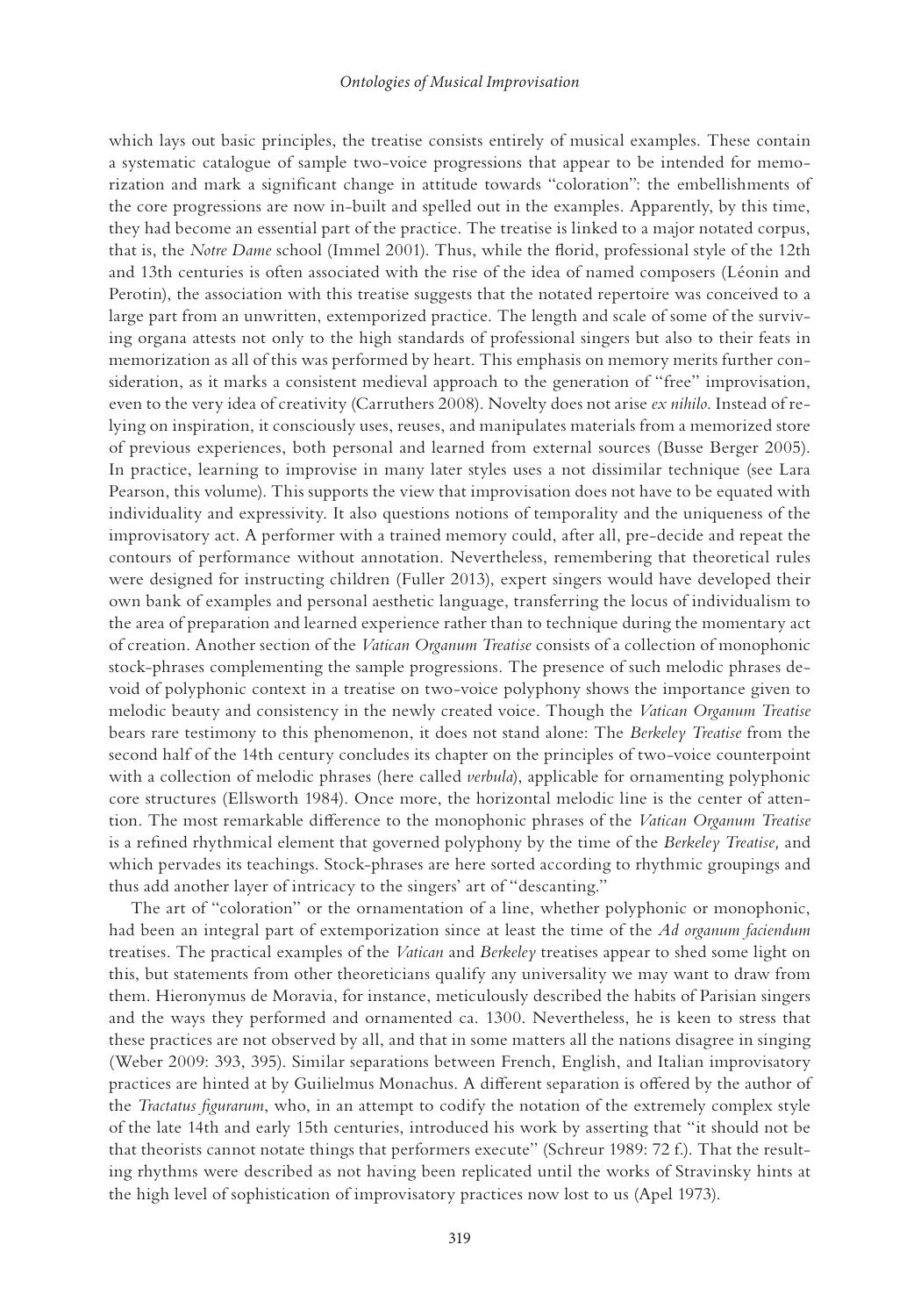#### *Uri Smilansky and Marc Lewon*

<span id="page-6-0"></span>All traces of extemporized practices discussed so far were confined to sacred vocal performance. By the 15th century, we have manuscript evidence that this phenomenon was extended to instrumental practices, specifically to the organ. *Fundamentum organisandi* is a title shared by a group of sources that also contain organ tablatures, most prominently the *Lochamer Liederbuch* (ca. 1450) and the *Buxheimer Orgelbuch* (ca. 1480). While the tablatures themselves consist to a large part of ornamented versions of vocal music, the *Fundamenta* sections present a collection of polyphonic discantus (i.e., upper voice) movements over pre-given tenor progressions (i.e., a *cantus firmus*). In this they resemble the collection of the *Vatican Organum Treatise*. "They were clearly conceived as models for extemporizing right hand gestures upon a slow moving *cantus firmus*. They offer a "Spielvorgang" (i.e., a process of playing): a practice separate from free improvisation, composition, or the diminution of a preexisting line (Zöbeley 1964).

#### \*\*\*

As previously noted, the cultural context in the Middle Ages did not encourage the notation of codified extemporization practices outside the church. We are thus lacking information on how comparable practices were applied in secular environments. From iconographical evidence and descriptions of performances, we know, for example, that instrumentalists accompanied monophony, that wind bands performed dance music, and that lute duos improvised with great virtuosity upon chanson melodies. Where they learned their craft and which techniques they employed, however, remains educated guesswork. One place of exchange and of learning must have been the minstrel schools – annual meetings during Lent, to which courtly instrumentalists from all over Europe travelled and which are recorded to have taken place mostly in Flanders between ca. 1300 and ca. 1450 (Wegman 2002). Professional instrumentalists also often came from musician families and would have learned at least part of their trade at home.

Even though the techniques of instrumentalists were not described in theory treatises, some cursory references confirm that they were aware of the rules of counterpoint. Hieronymus de Moravia's treatise, for instance, provides tunings for the vielle and states that accompanying drone strings on this instrument were only to be played if they resulted in certain consonances against the main melody (Weber 2009: 500). Thus, modern performers tend to transfer techniques from monastic treatises and sacred music collections when performing secular music. Similarly, the polyphonic amplification of dance melodies often adopts either Guilielmus Monachus' "harmony by numbers" models or the ornamentation techniques of the *Fundamenta organisandi*. Beyond our problematic knowledge of the past, modern practitioners are also hampered by the limited, patchy, and inconsistent provision of education in this field (Potter 2018: 620–4). Nevertheless, if we assume a general background within "classical" musical education for those choosing to specialize in medieval music, it may be safe to assume a widespread reticence towards improvisation, with practitioners viewing the activity as unstructured and bound up with mystical notions of inspiration.<sup>5</sup> The institutional history at the heart of this friction is not our focus here. It is brought up for its wider resonances in relation to audiences, and as a nod towards the need for awareness in planning educational approaches, where techniques cannot be effective without considering style-specific requirements.

When considering contemporary audiences, it is important to note that, on the whole, they tend to have minimal exposure to or background knowledge of medieval music in comparison to many other areas of the contemporary entertainment "mainstream." Its appeal, therefore, is (and always has been) closely intertwined with both non-musical projections of "past-ness" and expectations formed by the consumption of other music (Haines 2018). There is, therefore, no contradiction between the notion of value through age – be it religious, national, racial, or of less-specific "otherness" – and the suffusion of the actual musical presentation by other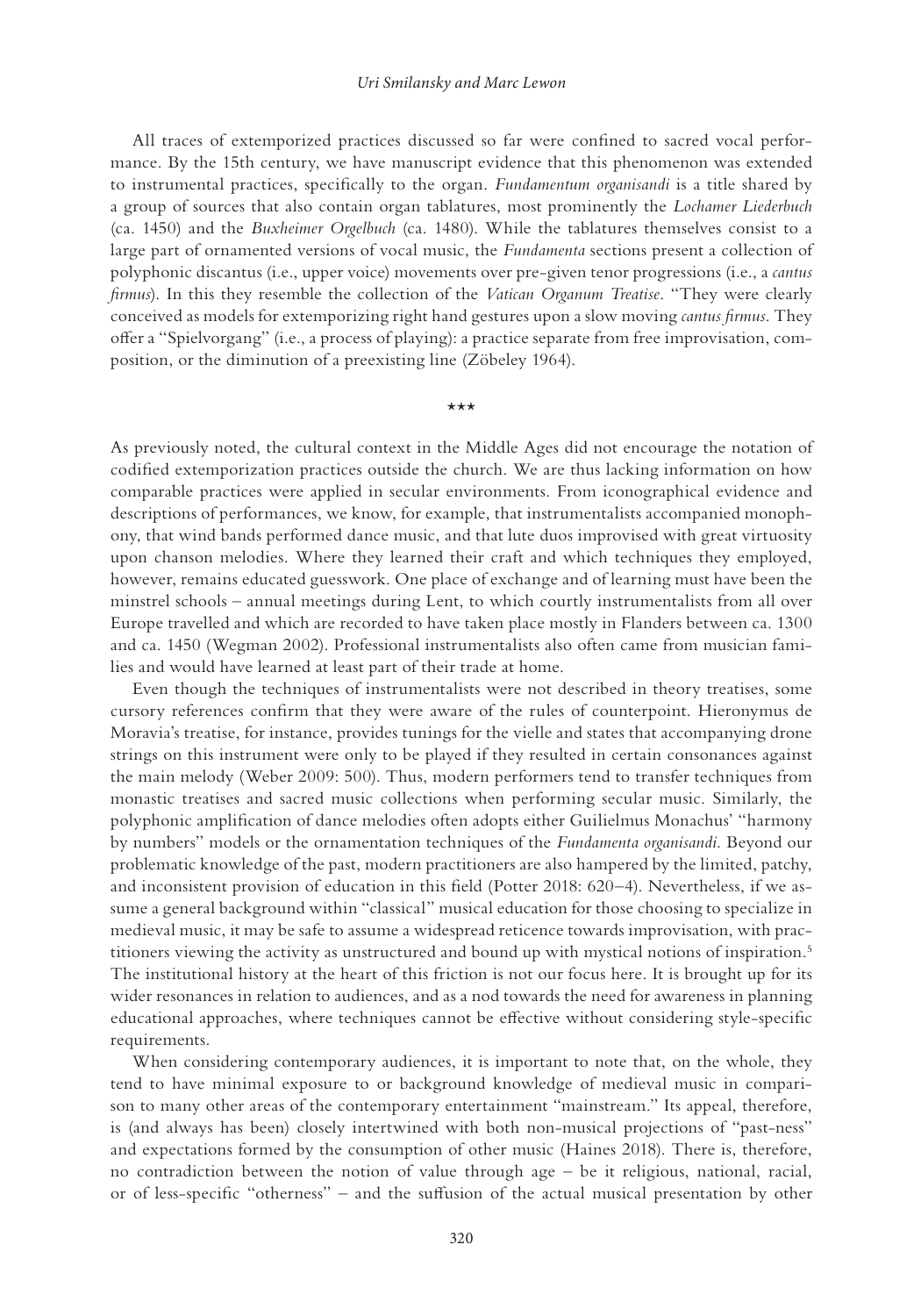recognizable traditions, however incongruous to the Middle Ages they may be (Haines 2001; Meyer and Yri 2020). At least nominally, audiences are thus attracted to an authority external to the performers, wanting to hear something of an often vague or imagined "then" rather than of the "now." This problematizes the position of improvisation within the performance of medieval materials. On the one hand, improvising necessarily new material can be understood as a dilution of any authoritative "past-ness," as it muddies the boundary between current and past temporalities. On the other hand, for a performance to be convincing and to be deemed personally "genuine" (rather than historically "authentic"), it has to overcome exactly this boundary (Mariani 2017; see also Garry Hagberg, this volume). Here, improvisation acts as a byword for cultural assimilation and, therefore, as a demonstration by performers that their access to the past is both superior to that of their audiences, as well as mystically communicative. At least in relation to the performance of certain medieval repertoires – for example, the incorporation of instruments into the performance of monophonic song – an expectation exists for improvisation to be part of the currency of authenticity. This, however, does not necessarily imply intrinsic creativity and expression, nor does it relate directly to reconstructionist interests (Kreutziger-Herr and Redepenning 2000; Haug 2009).

The next question that arises relates to the communication of improvisation. After all, it is rare for audiences to know and recognize the medieval materials performed, and when such knowledge exists, it usually arises from exposure to other performances rather than to the original material itself. How, then, can audiences discern the presence of improvisation in real time? Of course, this can be communicated through a range of non-musical means that cannot be considered here. Within the musical offering, audience expectations are routinely channeled through a number of technical and structural frameworks, which necessarily rely on wider contemporaneous practices rather than on the medieval materials. As both performers and audiences have grown up and been educated surrounded by other kinds of music, their actions are measured up against other practices. For example, it is common for instrumentation to be used for demarcating authorial materials performed vocally from improvised materials performed instrumentally. This is often combined with structural segmentation, whereby preludes, interludes, and postludes make space for improvised or pseudo-improvised materials that can relate to their model without obscuring it. Alternatively, technical differentiators may be applied, such as the contrasting between sections of measurable and "free" rhythm to mark the separation between old and new (which can work in both directions). A cynical view of our current cultural constellation may even claim that the successful public conveyance of historical authenticity requires sacrificing even the little nuggets of historical truth that we can still discern. All this raises questions relating to the original consumption of improvised materials, requiring a second historical overview: this time, not from the point of view of improvisers, but from that of the consumers of their efforts.

### **Historical Overview II: Consuming Music in the Middle Ages**

Any attempt to discuss the medieval appreciation of improvised music must first outline a more general model for musical consumption. This complex task underlines how different past attitudes are to our own and, thus, how problematic it is to compare cross-cultural improvisatory practices. The ontology of musical consumption can be broken down into several constituent parts. These include social attitudes towards music and musicians; cultural attitudes to the act of listening; intellectual concepts of authority, flexibility, performance, and reproducibility; and, finally, the designation of importance and value. In the following sketch, we briefly follow these four elements in turn, apportioning a paragraph to each one.

It is becoming increasingly evident that medieval consumers were entirely at ease with separating an abstracted idea of music from the practical experience of sound. This is most visible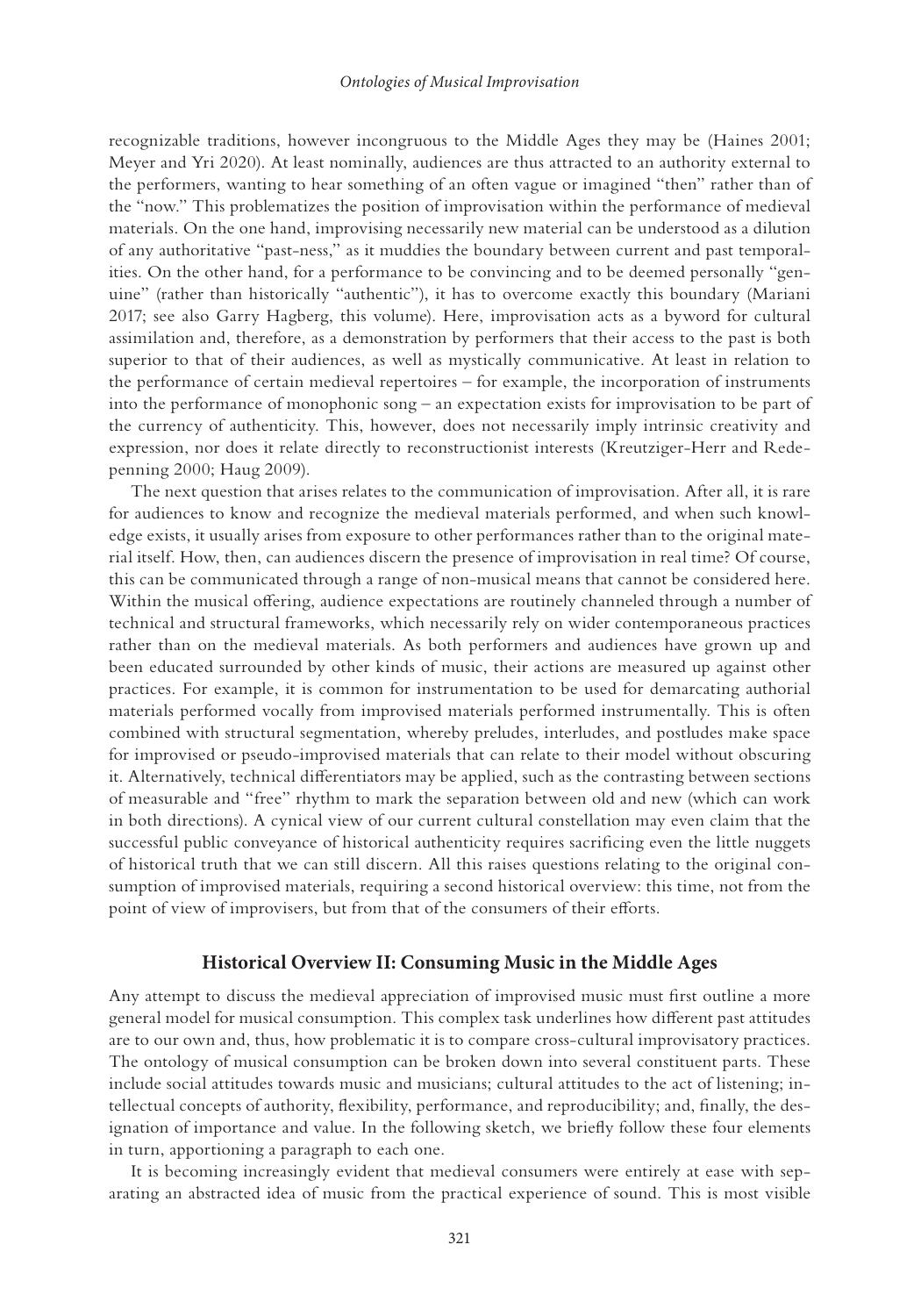<span id="page-8-0"></span>within the educational context, where the Seven Liberal Arts placed *Musica* as one of mathematical *quadrivium* subjects. Its main objective was to teach the (mathematical) rules of proportion as well as their presence and influences within the hermetic medieval world view. Its tuition had nothing to do with sound-production or its cultural enjoyment (Dyer 2009). This separability, however, can be transferred also to the production, procurement, and use of music books. Above, we have already mentioned the social and functional separation between the act of writing or owning books and the performance of their contents. To these examples can be added the inclusion of musical notation in luxurious liturgical manuscripts, even in contexts where performance did not rely on notation or was not at all envisaged.<sup>6</sup> The special case of polyphony adds another distancing layer, with the near ubiquitous medieval tendency to notate it in separate parts rather than in score format. While the modern preference for scores results in much wasted page-space, it allows readers to equate vertical alignment with simultaneity, and so form an impression of an entire musical texture away from performance. The medieval layout, with voices copied out in full one after the other or side by side, is spatially more efficient, but results in each voice moving at a different speed within its distinct geography on the page. Thus, even polyphonic reading during real-time performance was all but impossible, let alone the mental realization of music away from it (Smilansky 2011). The audible consumption of such music cannot be conflated with the visual consumption of its notation. This independence enables also a separation in both time and place between the two activities: as the visual consumption of the musical artifact was not focused on musical understanding, its non-musical elements could be consumed just as successfully away from performance and with little to no reference to sonic content. Consequently, the value of musicality was separable from the figure of the performer. Even during performance, audience attention would just as likely be directed to a musical artifact, to other members of the consuming group, and, in particular, to socially superior patrons (Page 1997). It is, therefore, not surprising that the social standing of professional musicians was not high, and only on rare occasions would attention and interest be directed towards their creative process (Salmen 1983).<sup>7</sup>

This leads us directly to the medieval understanding of listening and participation. The graded model of liturgical involvement offered by Daniele Filippi presents a much wider range of engagement levels than we are likely to accept now as appropriate or satisfying (Filippi 2017). Of course, the liturgical experience has its own emphases, involving also architectural, material, and other non-musical sensory input. Still, it is important to recognize that an intention to participate and a general proximity to a church where a service was taking place – while far from ideal – could under certain circumstances fulfill the spiritual requirement of attendance and religious observance. Likewise, hearing without understanding was acceptable for considerable portions of society. Interestingly, the highest form of consumption was not deemed to be rapt attention to the proceedings, but an individualistic, internalized meditation, instigated by – but not limited to – the specific external cues on offer. It seems likely that audiences transferred similar listening techniques also when exposed to the secular soundscape. If preference was given to personalized meaning constructed by the consumer, it follows that the performance itself cannot pretend to communicate a specific, authoritative and pre-determined meaning to be shared by the listening community. Communication is further undermined by the acceptance that this "listening community" can be wider than those of its members that can physically hear (let alone, understand) the performance. The entangled roles of composer and performer are thus problematized.

Beyond the general non-conflation of the written and the heard discussed above, it should be remembered that musical literacy among both public and musicians was lower in the Middle Ages than it is now, forcing a reliance on memory instead. When notation did occur, many parameters that to us seem integral are missing from the surviving sources, including instrumentation, articulation, dynamics, some chromatic inflections, and any expressive annotations.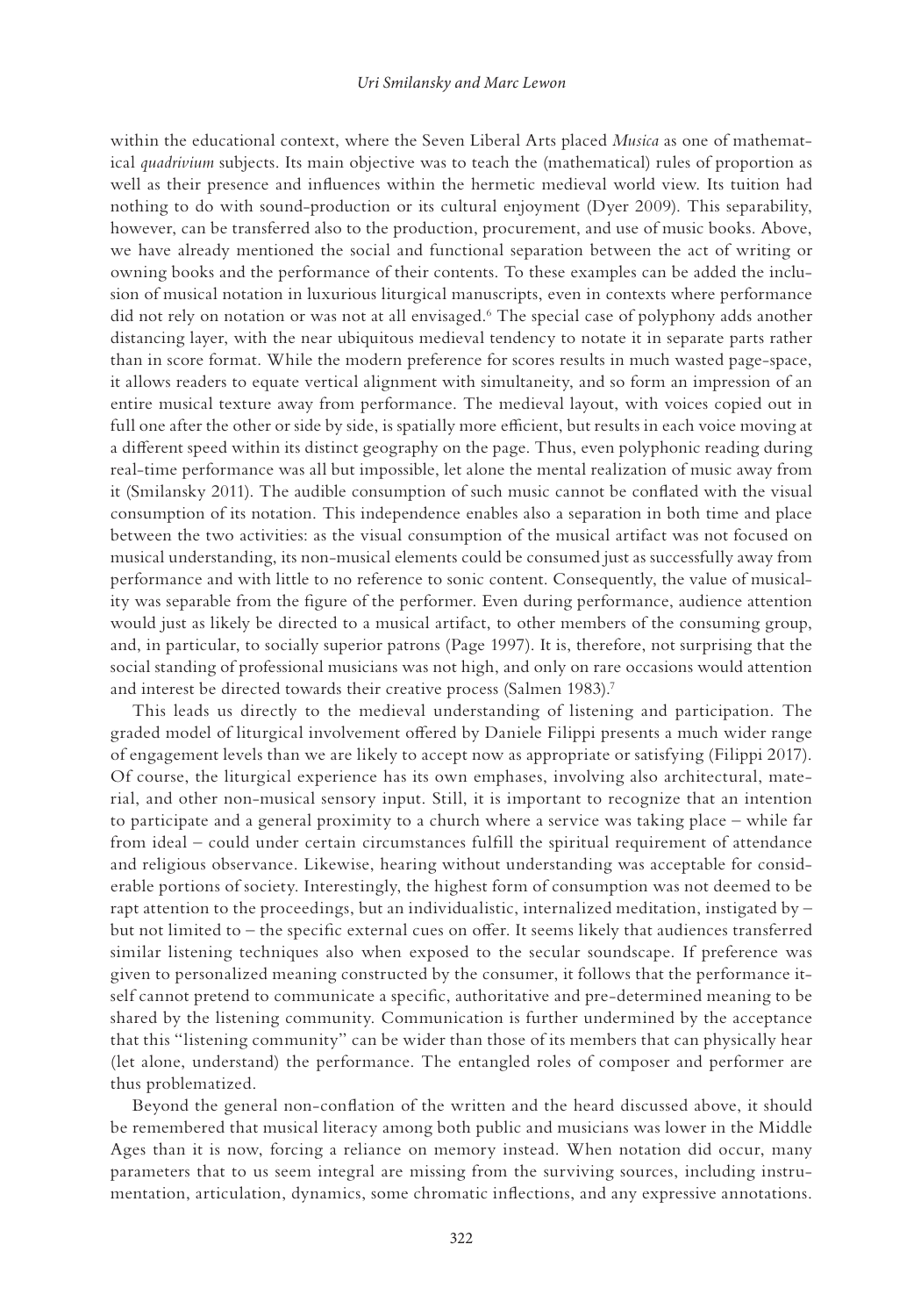<span id="page-9-0"></span>Consequently, those who could read music did not expect a full set of instructions able to support a consistent reproduction. It appears that consumers did not expect reproduction either. Indeed, it seems much more likely that uniqueness was deemed more attractive than reproducibility, and that musicians took drastic measures in order to make their offerings contextually appropriate (Smilansky, 2021). At the very least, the partiality of the instructions provided by notated artifacts meant that realizations based on them required a creative, interventionist stance, not one limited to detached execution. The expectation to adapt, amplify or simplify materials in performance suggests that a similar approach pertained also to music learned by ear. All in all, a practical disinterest in the notion of *urtext* and a functional expectation of variety support the continuing questioning of the notions of "work" in performance.<sup>8</sup> At the same time, "works" were allowed to flourish intellectually, conceptually and in notation. This situation has clear implications on our ability to distinguish a framework within which we can analyze the idea and practices of improvisation. Not because they were not present, but because our vocabulary and conceptualizations do not apply.

Finally, this discussion leads us to inquire what medieval consumers listened out for – once listening eventually occurred. Here, we are hampered by the difficulty in creating analytical models that deal with medieval expressivity as well as compositional technique (Smilansky 2017; Leach 2019). Nevertheless, compositional attitudes and medieval descriptions generally suggest that a prominent model of creativity involved a proposed synthesis between old and new, between authority and experimentation (Plumley 2013). At first sight, this model may seem intrinsically supportive of extemporization. Still, while it certainly supported musical and poetic creativity (both pre-composed and forged in real time), the main loci for improvised engagement were on the other end of the spectrum. For musical expansions of both liturgy and dance accompaniment to function successfully, the improvised performance needed to privilege the integrity of the pregiven materials. They were the vehicles through which either mystical communion in prayer or the rhythms and structure of dance were to be regulated. However much expanded or hidden, it was the chant or the dance melody that mattered, with any embellishment or manipulation remaining subservient to the preexisting material on which it was based. Here, the improviser's role was not to go beyond, challenge, or imprint their personality over the base material, but to support it, engage with it, and make it more pleasing or effective for social consumption. At least in these contexts, the notion "improvisational phronesis" (as explored by Bruce Ellis Benson in this volume) does not hold. Even when improvisation was used to ease the passage of time (for example, during communion), it was not supposed to distract from the devotional activity at hand. It was the inner life of those partaking in the action that mattered, not that of the performer providing the musical accompaniment. The improviser's effort, therefore and once again, could not make too many claims on consumers' attention or be primarily concerned with projecting individual expressivity.

\*\*\*

Of course, not all the characteristics described above hold for every instance of musical performance at each point of time and place within the vastness of the Middle Ages. Nevertheless, the cultural forces that sustained them point towards a context in which the discussion of improvisation becomes more and more difficult. On the one hand, we have seen a blurring (in relation to many later practices, though by no means all) between the roles of the composer and performer. The expectation that musicians adjust their offerings to the needs and opportunities of changing contexts becomes an extreme form of the symbiosis between the two roles of improvisation, as explored by Robert Valgenti in this volume, but with society affecting changes as much as the performer's personal style. This, and the preference of uniqueness over reproducibility promote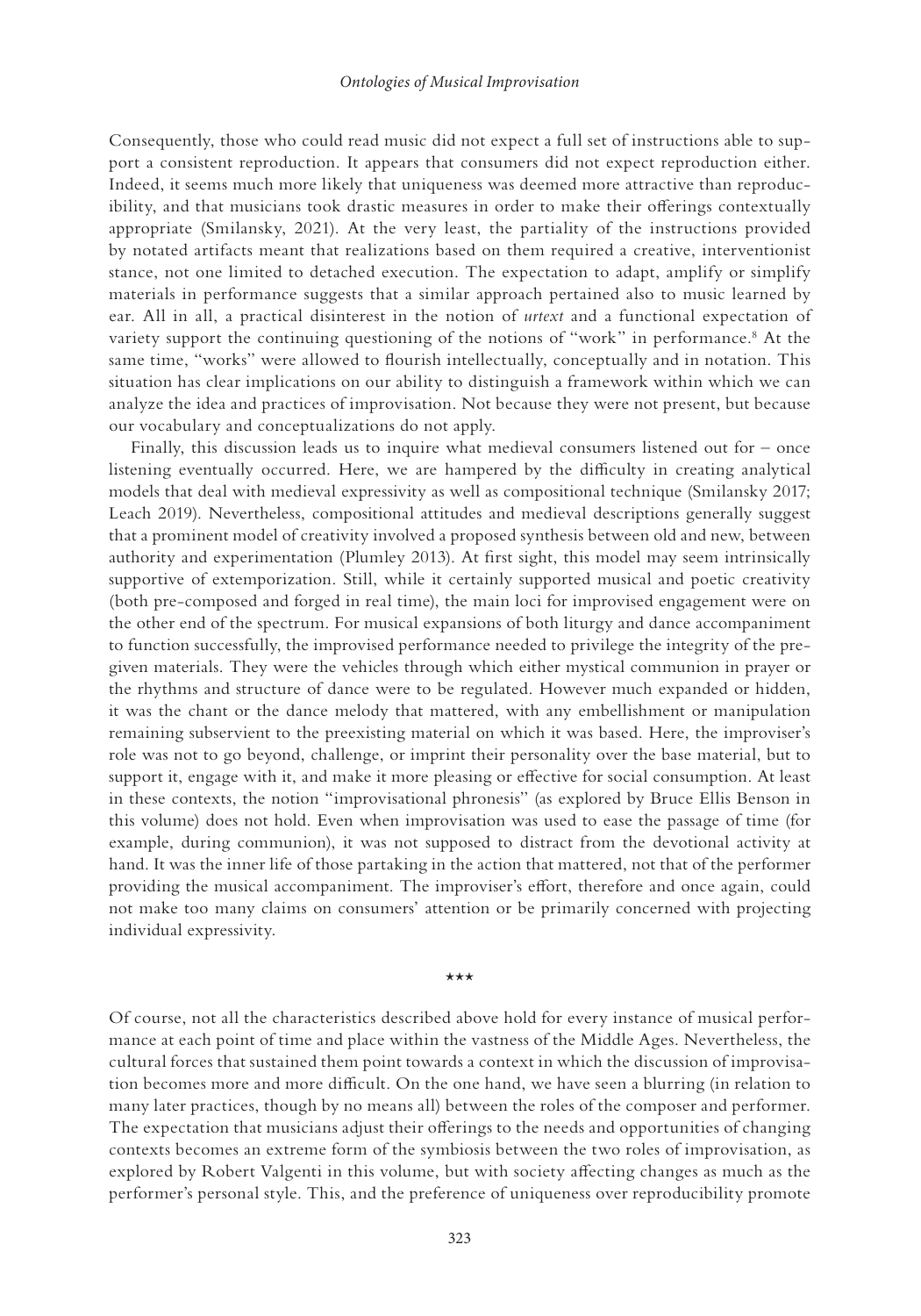improvisatory elements as essential for professional success. On the other hand, none of these adjustments had to occur in real time during performance. From the consumers' point of view, the audiences' inability to follow written versions, to relate performances to other hearings, and a general disinterest in any author-sanctioned singularity destabilized the division between the improvised and the composed. Even if listeners had the capacity to distinguish whether materials were improvised or not, it is unlikely they would have dedicated time and effort to such an activity (Wegman 1996; Lehmann and Kopiez 2010). After all, the center of attention in performance was on them and their needs, not on the creativity and status of the performer. For the most part, musicians derived status from their patrons, not the other way around. What, then, is improvisation for, if it is not noticed, appreciated, or deemed interesting by its audience? To what degree does it matter whether creativity was pre-planned or momentary, especially in a context where memory training challenges the validity of such a duality, and which did not privilege spontaneity or inspiration? Was improvisation a badge of professional pride primarily within a closed community of musical practitioners? Was it a "secret of the trade" that the uninitiated did not even know existed?

This, perhaps, would be taking things too far. After all, we have seen a consumptive expectation for notated materials to be realized differently in each instance and thus an acceptance of performative, temporally bound input. We also have some evidence of real-time competitive creativity (though more often literary than strictly musical) and, towards the end of the Middle Ages, of a number of famed improvisers making a career out of extemporization. At the very least, we can construct a joint currency of opulence and ephemerality. A grading of opulence allows the same notated materials (or shared oral knowledge) to sound more or less special according to accepted sonic parameters that defined the momentary artifact: the number of voices offered, the use of certain musical techniques or effects, and varying levels of virtuosity, complexity, and subtlety. This has both temporal and social potential: it can be used to mark special days or events (and thus, audiences) as of higher status, and the ability to maintain musicians capable of providing such services project patrons' economic clout and aesthetic sophistication. A reliance on improvisation and the ephemeral uniqueness with which it is infused enhances the geo-temporal component of an opulent performance. Being impossible to reconstruct, it stresses the importance of personal access to the event, while subsequent attempts at its notation and circulation allow for at least elements of its grandeur to reverberate more widely. Still, the performance of uniqueness, does not necessitate real-time creativity. As multiple analyses of improvisation attest, it can be both minutely planned, rehearsed, and – to all practical extent and purposes – repeatable. But where do all these questions leave us?

### **A Synthesis?**

In collecting and presenting the materials above, we did not attempt to define an essential ontology – or even multiple ontologies – of improvisation in the Middle Ages, nor, indeed, a unique approach promulgated by modern practice or expected by current audiences. The various stances considered – across time, but also across the performer-consumer divide – were chosen in order to highlight the multiple ontological frictions between what can be experienced as axiomatic fundamentals of musical interaction and the cultural constructs of the medieval past. By showing similarities with the preoccupations of the discussions presented here, as well as the alternatives offered by a culture both remote and linked to our own, we hoped to dislodge the separation between past and present. On the one hand, history has much to contribute to the evaluation of current philosophical discourse. On the other, it is open and receptive to new ideologies and approaches. For example, the separation between designer-centric and player-centric analysis in Thi Nguyen's contribution to this volume can easily be mapped on to our discussion of the performer-audience relationship.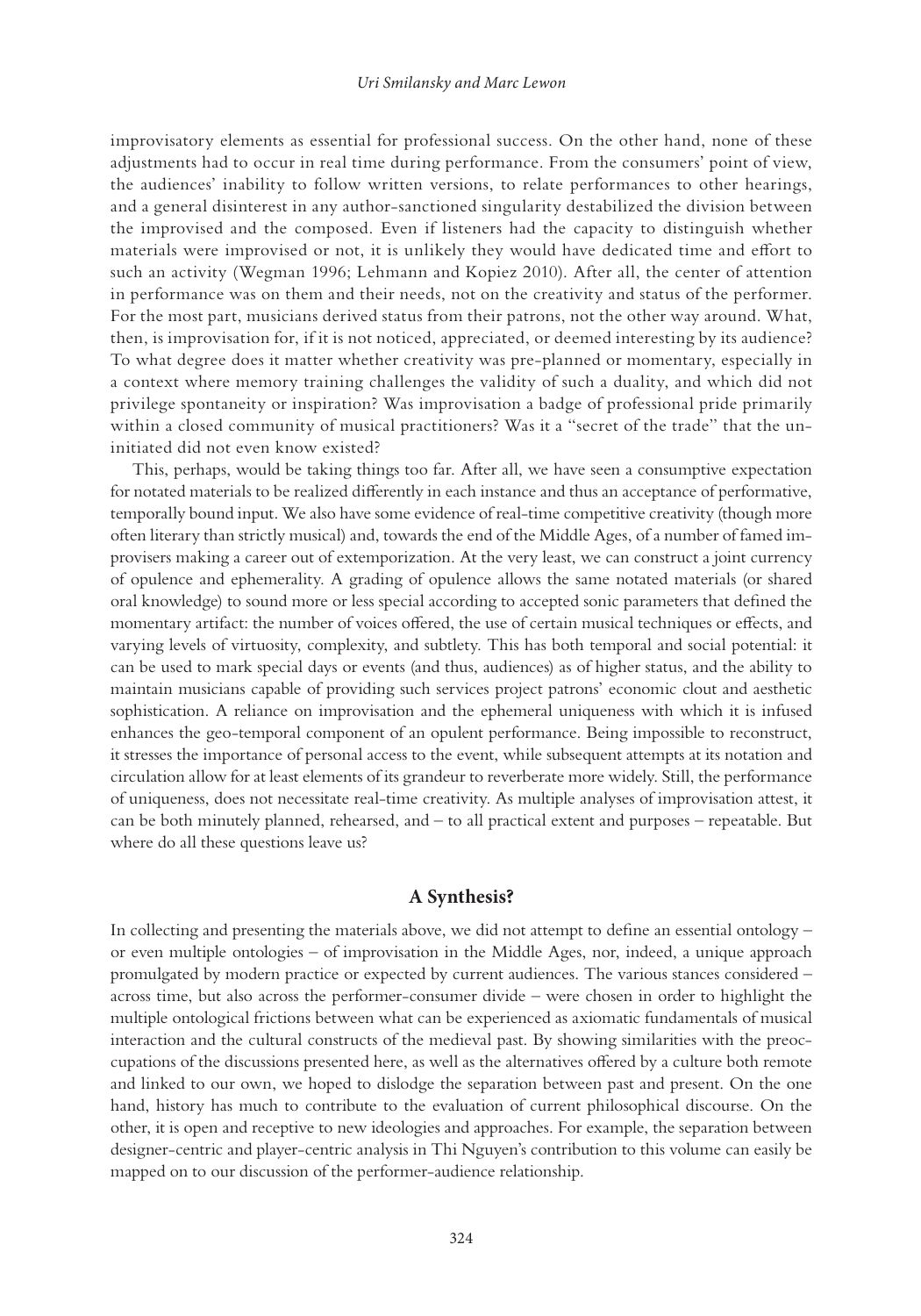<span id="page-11-0"></span>Furthermore, whether one is interested in integrating creativity into education ; unlocking the mental processes or practical techniques of improvisers; or understanding the social resonances and public perception of improvised music, the foreignness of medieval perceptions forces us not to take any parameter for granted. Thus, when analyzing audiences' experiential response to improvisation, we must first clearly define what it is that is perceived to be improvised and the contextual host-culture's approach to listening to, engaging with, and understanding its own aestheticized sound-world. Similarly, we must clarify that the neural mapping of the improvisatory act is underscored by the cultural processes, practices, and educational background of the mapped individual. They offer local, culture-specific data that cannot readily be abstracted into universals across time and space. Finally, any inquiry into performers' discipline, creativity, and expressivity cannot be undertaken in the abstract. They too require contextualization into the needs and opportunities of the society in which they are found.

When planning our ontological inquiries, we would do well to remember the possible existence of creativity that is not inspired, or ephemerality that is not performer- or expression-centered. By acknowledging the specificity and sophistication of entirely foreign medieval practices we take more care in claiming universals, or in downplaying the importance of education, economics, and consumer-expectations in shaping what it is practitioners do. It even affects how we construct the meaning of the term "improvisation" at any given time and place.

### **Related Topics**

Benson, B. E. (This Volume) "Improvisational *Phronesis.*"

Hagberg, G. (This Volume) "Jazz Improvisation, Authenticity, and Self-Expression."

Moruzzi, C. (This Volume) "Improvisation as Creative Performance."

'Nguyen, C. Thi (This Volume) "Creativity and Improvisation in Games."

Pearson, L. (This Volume) "'Improvisation' in Play: A View through South Indian Music Practices."

Valgenti, R. T. (This Volume) "Improvisation and Ontology of Formativity."

#### **Notes**

- [1](#page-1-0) Uri Smilansky's contribution was written at the University of Oxford in the context of the ERC project "Music and Late Medieval European Court Cultures" (malmecc.eu). The project received funding from the European Research Council under the European Union's Horizon 2020 research and innovation programme (grant no. 669190).
- [2](#page-1-0) For a statistical model of loss relating to 14th-century Italian music see Cuthbert 2009.
- [3](#page-2-0) John Haines, for example, takes one medieval repertoire and traces the changing attitudes towards it across the centuries (Haines 2004).
- [4](#page-2-0) Martin Kirnbauer, for instance, reconstructs Hartmann Schedel's process of mechanically copying his song book to compensate for a lack of musical proficiency, leaving it unusable as a musical collection (Kirnbauer 2001).
- [5](#page-6-0) It is worth noting here that the discussion of improvisation is often not flexible and varied enough to accommodate distinctions between temporal and aesthetic trends within the Western "classical" (and pre-classical) tradition, and that historically, the subject has been ideologically and morally charged, usually against preoccupation with improvisation. The former issue is exemplified by Siljamäki and Kanellopoulos (Siljamäki and Kanellopoulos 2020), while the negative value-judgment of improvisation as a tag for phenomena unworthy of study is discussed by Laudan Nooshin (Nooshin 2003).
- [6](#page-8-0) For example, Wright discusses the bad lighting in Notre Dame in Paris and the need to rely on memory also when books were actually present (Wright 1989).
- [7](#page-8-0) It is worth noting, however, that one can identify a fashion for explicitly musical stardom and celebrity developing during the 15th century (Starr 2004; Blackburn 2018).
- [8](#page-9-0) For the position of pre-1800 practices in the discussion of the musical "work," see, for example, Strohm 2000. This characterization greatly expands the range of admissible versions encompassed by Caterina Moruzzi's notion of "repeatability" discussed in this volume.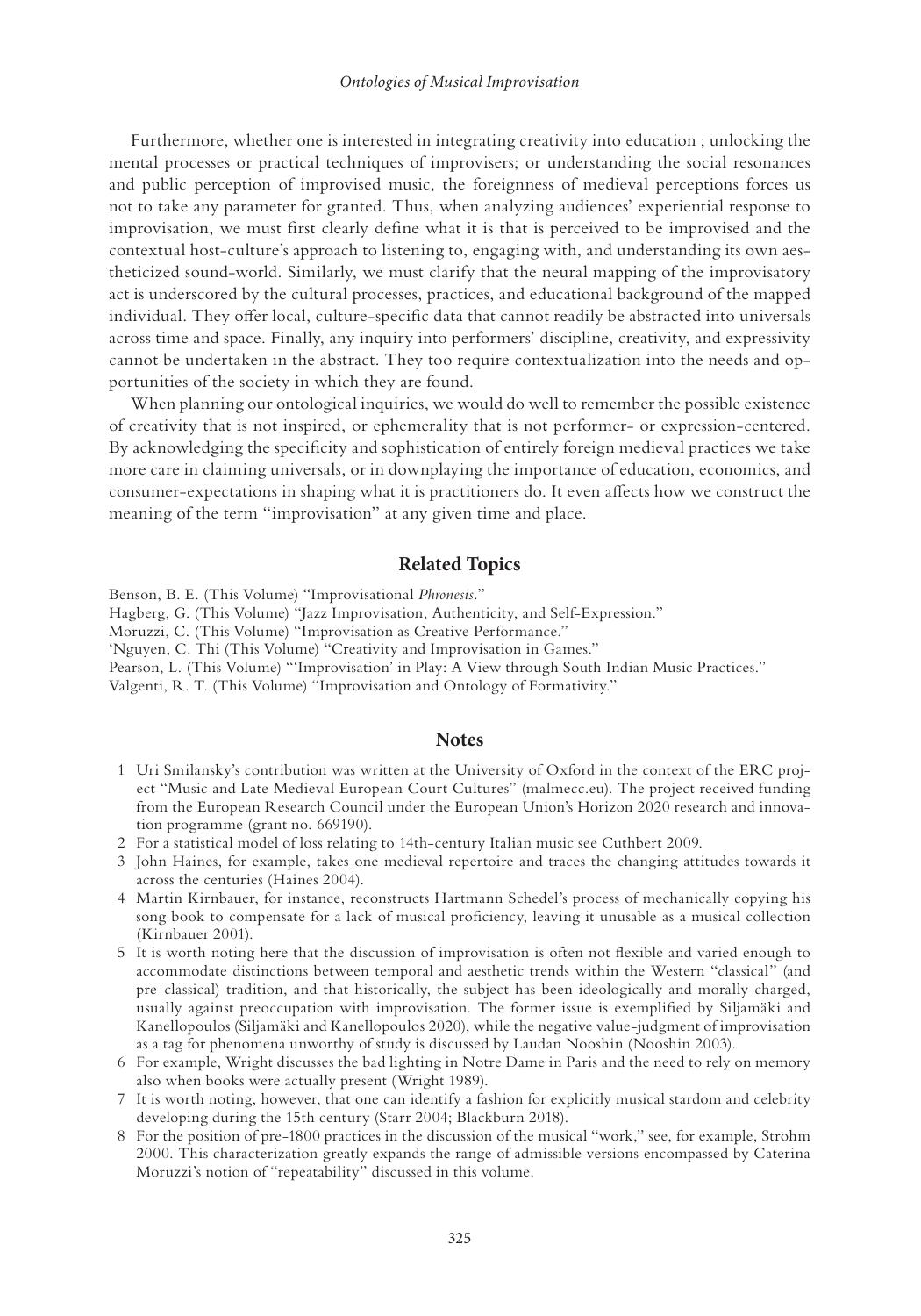### **References**

#### **Primary Sources**

- Babb, W. (1978) *Hucbald, Guido, and John on Music. Three Medieval Treatises*, C. V. Palisca (ed.) New Haven, CT and London: Yale University Press (Music Theory Translation Series).
- Eggebrecht, H. H. and Zaminer, F. (1970) *Ad organum faciendum. Lehrschriften der Mehrstimmigkeit in nachguidonischer Zeit*, Mainz: B. Schott's Söhne (Neue Studien zur Musikwissenschaft).
- Ellsworth, O. B. (1984) *The Berkeley Manuscript. University of California Music Library, MS. 744 (olim Phillipps 4450)*, Lincoln: University of Nebraska Press (Greek and Latin Music Theory).
- Erickson, R. (1995) *Musica enchiriadis and Scolica enchiriadis*, C. V. Palisca (ed.), New Haven, CT: Yale University Press.
- Godt, I. and Rivera, B. (1984) "The Vatican Organum Treatise A Colour Reproduction, Transcription, and Translation," in L. A. Dittmer (ed.) *Gordon Athol Anderson (1929*–*1981). In Memoriam von seinen Studenten, Freunden und Kollegen*, Henryville: Institute of Medieval Music, Ltd. (Wissenschaftliche Abhandlungen), pp. 264–345.

Immel, S. C. (2001) "The Vatican Organum Treatise Re-examined," *Early Music History* 20: 121–72.

- Park, E. (1993) "'De Perceptis artis musicae' of Guilielmus Monachus: A New Edition, Translation, and Commentary," PhD Dissertation, Columbus: Ohio State University.
- Rankin, S. (2007) *The Winchester Troper. Facsimile Edition and Introduction*, London: Stainer and Bell.
- Schreur, P. E. (ed.) (1989) *The Tractatus Figurarum, A New Critical Text and Translation*, Greek and Latin Music Theory Lincoln: University of Nebraska Press.
- Weber, L. (2009) "Intellectual Currents in Thirteenth Century Paris: A Translation and Commentary on Jerome of Moravia's Tractatus de musica," PhD Dissertation, Yale: Yale University.

#### **Secondary Sources**

Alden, J. (2007) "Reading the Loire Valley Chansonniers," *Acta Musicologica* 79/1: 1–31.

- Apel, W. (1973) "Mathematics and Music in the Middle-Ages," *Convegni del Centro di Studi sulla Spiritualità Medievale* 13 (*Musica e Arte Figurativa nei secoli X*–*XII: 15–18 ottobre 1972*, Todi: Accademia Tudertina): 135–65.
- Berentsen, N. (2016) "Discantare Super Planum Cantum: New Approaches to Vocal Polyphonic Improvisation 1300–1470," PhD Dissertation, Leiden: Leiden University.
- Blackburn, B. J. (2018) "'The Foremost Lutenist in the World': Pietrobono dal Chitarino and His Repertory," *Journal of the Lute Society of America* 51: 1–71.
- Busse Berger, A. M. (2005) *Medieval Music and the Art of Memory*, Berkeley and Los Angeles: University of California Press.
- Carruthers, M. (2008) *The Book of Memory. A Study of Memory in Medieval Culture*, Cambridge: Cambridge University Press (Cambridge Studies in Medieval Literature).
- Cuthbert, M. S. (2009) "Tipping the Iceberg: Missing Italian Polyphony from the Age of Schism," *Musica Disciplina* 54: 39–74.
- Dyer, J. (2009) "Speculative 'Musica' and the Medieval University of Paris," *Music and Letters* 90/2: 177–204.
- Filippi, D. V. (2017) "'Audire missam non est verba missae intelligere…': The Low Mass and the Motetti Missales in Sforza Milan," *Journal of the Alamire Foundation* 9: 11–32.
- Fuller, S. (2013) "Contrapunctus Theory, Dissonance Regulation, and French Polyphony of the Fourteenth Century," in J. A. Peraino (ed.) *Medieval Music in Practice: Studies in Honor of Richard Crocker*, Middleton, WI: American Institute of Musicology, pp. 113–52.
- Haines, J. (2001) "The Arabic Style of Performing Medieval Music," *Early Music* 29/3: 369–80.
- ——— (2004) *Eight Centuries of Troubadours and Trouvères. The Changing Identity of Medieval Music*, Cambridge: Cambridge University Press (Musical Performance and Reception).
- ——— (2018) "The Revival of Medieval Music," in M. Everist and T. F. Kelly (eds.) *The Cambridge History of Medieval Music*, Cambridge: Cambridge University Press (The Cambridge History of Music), pp. 561–81.
- Haug, A. (2009) "Improvisation und mittelalterliche Musik: 1983 bis 2008," *Improvisatorische Praxis vom Mittelalter bis zum 18. Jahrhundert*, Basler Jahrbuch für Historische Musikpraxis Winterthur: Amadeus Verlag, pp. 25–33.
- Kirnbauer, M. (2001) *Hartmann Schedel und sein "Liederbuch." Studien zu einer spätmittelalterlichen Musikhandschrift (Bayerische Staatsbibliothek München, Cgm 810) und ihrem Kontext*, Bern: Peter Lang (Publikationen der Schweizerischen Musikforschenden Gesellschaft).